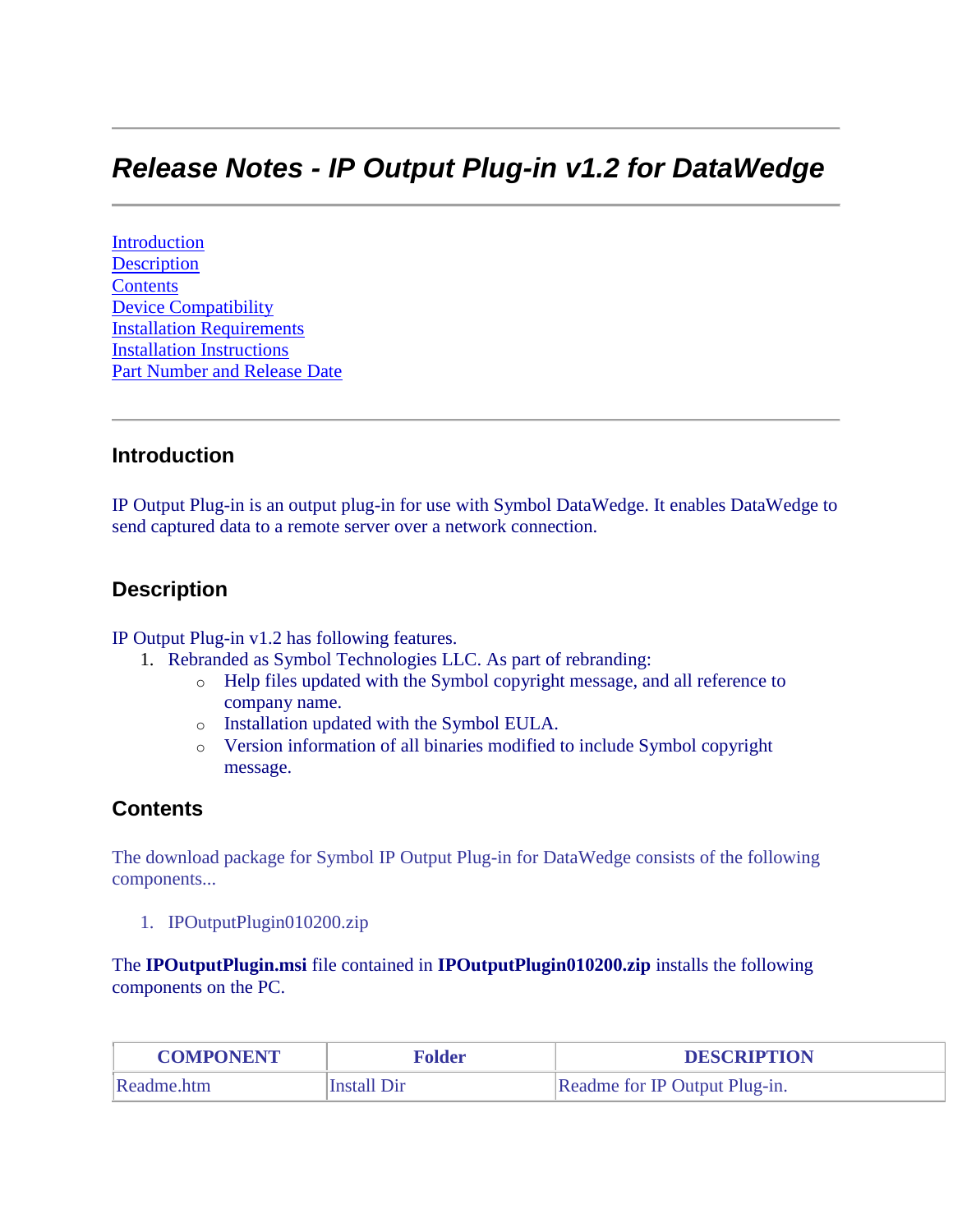| IP Output Plug-in<br>Guide.chm | <b>Install Dir</b> | IP Output plug-in help file.                                                                                        |
|--------------------------------|--------------------|---------------------------------------------------------------------------------------------------------------------|
| <b>IPPluginInstaller.exe</b>   | <b>Install Dir</b> | Application to deploy IP Output Plug-in to the<br>Symbol mobile device.                                             |
| IPOutputPlugin.cab             | Install Dir\Setup  | Cabinet file which will be deployed IP Output<br>plug-in in the Symbol mobile computer.                             |
| DataWedge                      | Install Dir Setup  | Folder containing binaries to be copied in order to<br>manually install IP Output Plug-in to use with<br>DataWedge. |
| IPPlugin.ini                   | Install Dir\INI    | ini file used by the CEAppMgr.exe to deploy<br>DataWedge to Symbol mobile devices.                                  |

The **IPPlugin.cab** file installs the following components when run on a mobile device.

| <b>COMPONENT</b>              | <b>Folder</b>     | <b>DESCRIPTION</b>                                                                                            |  |  |
|-------------------------------|-------------------|---------------------------------------------------------------------------------------------------------------|--|--|
| IPOutputPlugin.dll            | DataWedge\Plugins | IP Output Plug-in dll copied in to Plugins folder in<br>the DataWedge folder.                                 |  |  |
| dwui_ip.xml<br>DataWedge\DWUI |                   | IP Output Plug-in configuration ui xml which<br>copies to the DWUI folder in the DataWedge root<br>folder.    |  |  |
| ip.is<br>DataWedge\DWUI       |                   | IP Output Plug-in configuration ui script which<br>copies to the DWUI folder in the DataWedge root<br>folder. |  |  |
| IPPluginSetup.dll             | InstallDir        | IP Output Plug-in setup dll.                                                                                  |  |  |

# <span id="page-1-0"></span>**Device Compatibility**

IP Output Plug-in v1.2 for DataWedge has been approved for use with following Symbol Solutions mobile computers.

| <b>Device</b> | <b>Win CE</b><br>5.0 | <b>Win CE</b><br>6.0 | 7.0    | 5.0 | 6.1 | <b>Win CE</b> Win Mobile Win Mobile Win Mobile<br>6.5 |
|---------------|----------------------|----------------------|--------|-----|-----|-------------------------------------------------------|
| <b>ES400</b>  |                      |                      |        |     |     | $\ast$                                                |
| <b>LEX700</b> |                      |                      |        |     |     | $*$                                                   |
| <b>MC18</b>   |                      |                      | $\ast$ |     |     |                                                       |
| <b>MC17</b>   | $\ast$               |                      |        |     |     |                                                       |
| <b>MC2100</b> |                      | $\ast$               |        |     |     |                                                       |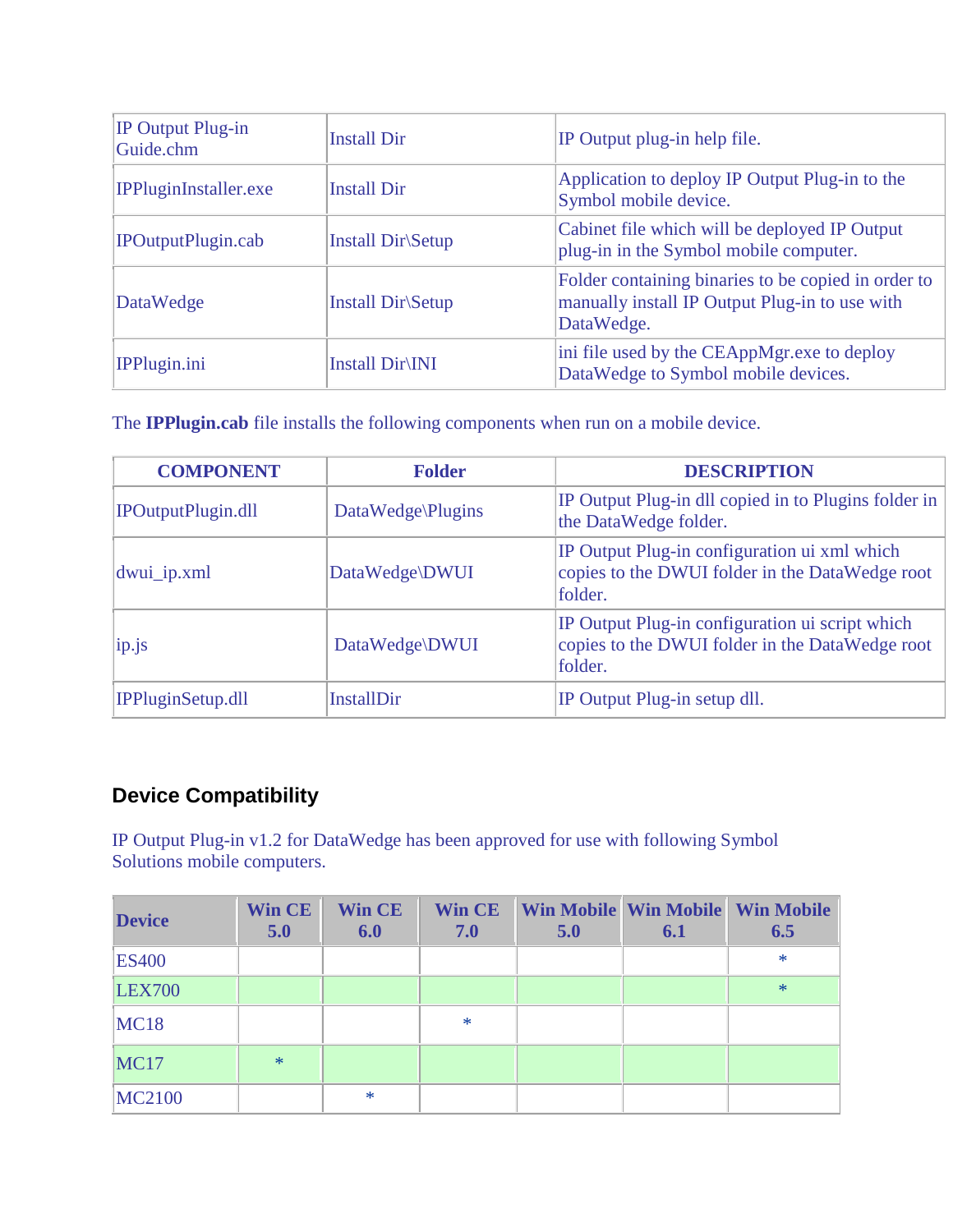| MC4500        |        |        |        |        |        | $\ast$ |
|---------------|--------|--------|--------|--------|--------|--------|
| <b>MC55</b>   |        |        |        |        | $\ast$ | $\ast$ |
| <b>MC55A0</b> |        |        |        |        |        | $\ast$ |
| <b>MC55N0</b> |        |        |        |        |        | $\ast$ |
| <b>MC65</b>   |        |        |        |        |        | $\ast$ |
| MC67NA        |        |        |        |        |        | $\ast$ |
| <b>MC70</b>   |        |        |        | $\ast$ | $\ast$ |        |
| <b>MC75</b>   |        |        |        |        | $\ast$ | $\ast$ |
| MC75A         |        |        |        |        |        | $\ast$ |
| <b>MC3000</b> | $\ast$ |        |        |        | $\ast$ |        |
| MC3100        |        | $\ast$ |        |        | $\ast$ | $\ast$ |
| <b>MC3200</b> |        |        | $\ast$ |        |        |        |
| MC9090        | $\ast$ |        |        | $\ast$ | $\ast$ |        |
| MC9190        |        | $\ast$ |        |        |        | $\ast$ |
| MC9200        |        |        | $\ast$ |        |        | $\ast$ |
| MC9500        |        |        |        |        | $\ast$ | $\ast$ |
| <b>MK3000</b> | $\ast$ |        |        |        |        |        |
| <b>MK4000</b> | $\ast$ |        |        |        |        |        |
| <b>MK500</b>  | $\ast$ |        |        |        |        |        |
| <b>VC5090</b> | $\ast$ |        |        |        |        |        |
| <b>VC6090</b> |        |        |        |        | $\ast$ | $\ast$ |
| VC70N0        |        |        | $\ast$ |        |        |        |
| WT4090        | $\ast$ |        |        |        |        |        |
| WT41N0        |        |        | $\ast$ |        |        |        |

### <span id="page-2-0"></span>**Installation Requirements**

The following software must be installed prior to using IP Output Plug-in v1.2.

- Microsoft Windows XP, Microsoft Windows 7 or Microsoft Windows 8 Operating Systems.
- Microsoft ActiveSync 4.5 or higher for Windows XP or Mobile Device Center for Windows 7 and Windows 8.